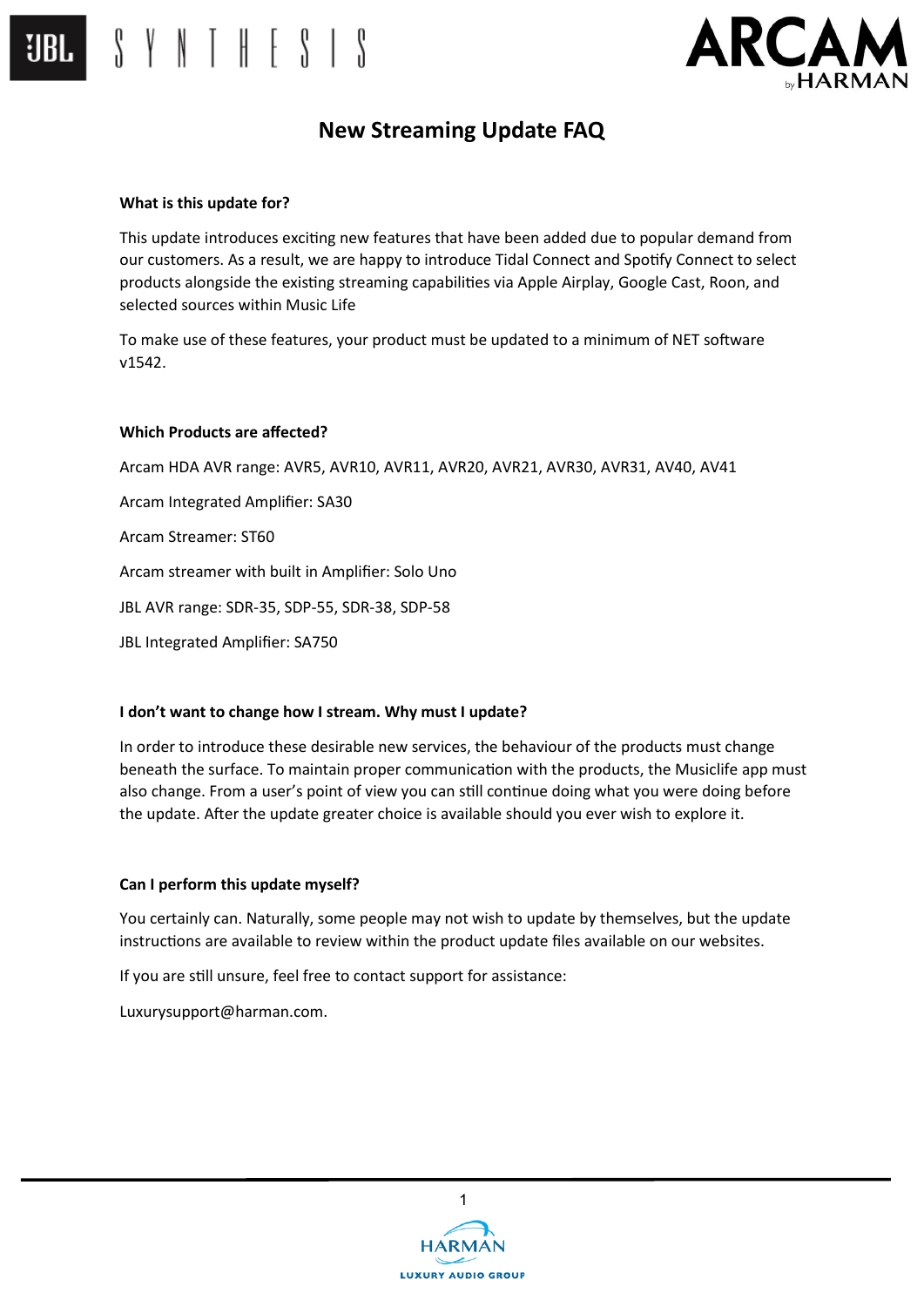## **Do I need to reset my product after this update?**

You may need to reset depending on the product you are updating and the software version you are updating from. With regards to the AVR range, if you have updated from host 1.44 or above, then you should not need to reset. The SA30 and SA750 will not need a reset if you are on net version 1206 or above. No other products will need a reset following this update.

### **How do I find what software version is installed on my product?**

*AVR range:*

Start up your AVR. Once it has finished the startup routine, hold MENU on the front panel for approximately five seconds.

Using the navigation keys on your remote control, scroll to the third page. Here you will see your software versions, beginning with "host" on down to "BT" on the following page. The most important numbers are the ones by "host" and "net."

*SA30/SA750:*

Menu > System info

Here you will find both the "version" and "net version" software.

### *ST60/Uno:*

The easiest way to do this is to open Google Home.

Presuming the unit has been configured on Google Home, you can select your product from the Google Home speaker list. In the settings cog, you will find the IP address of your unit, as well as the partial software number.

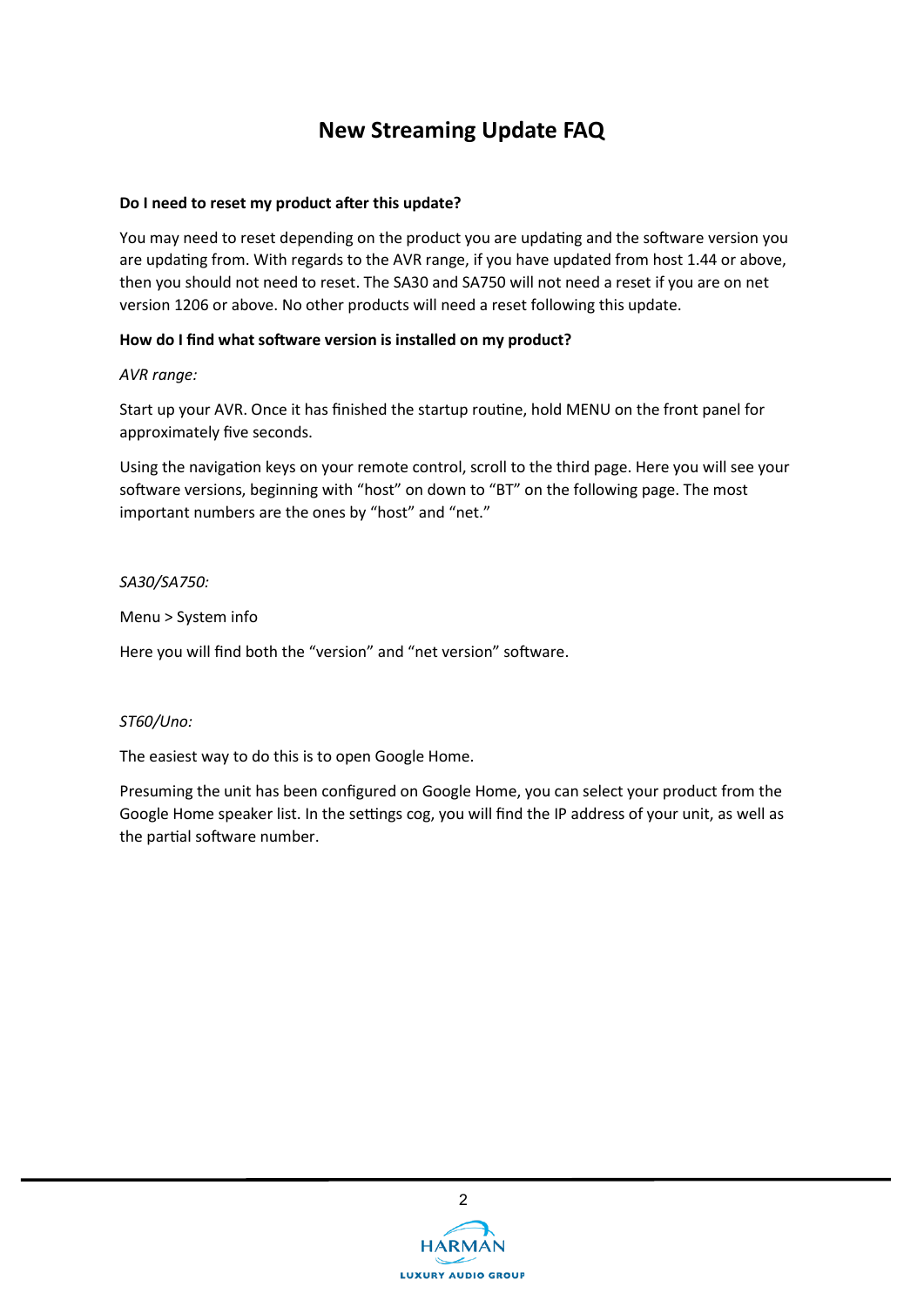







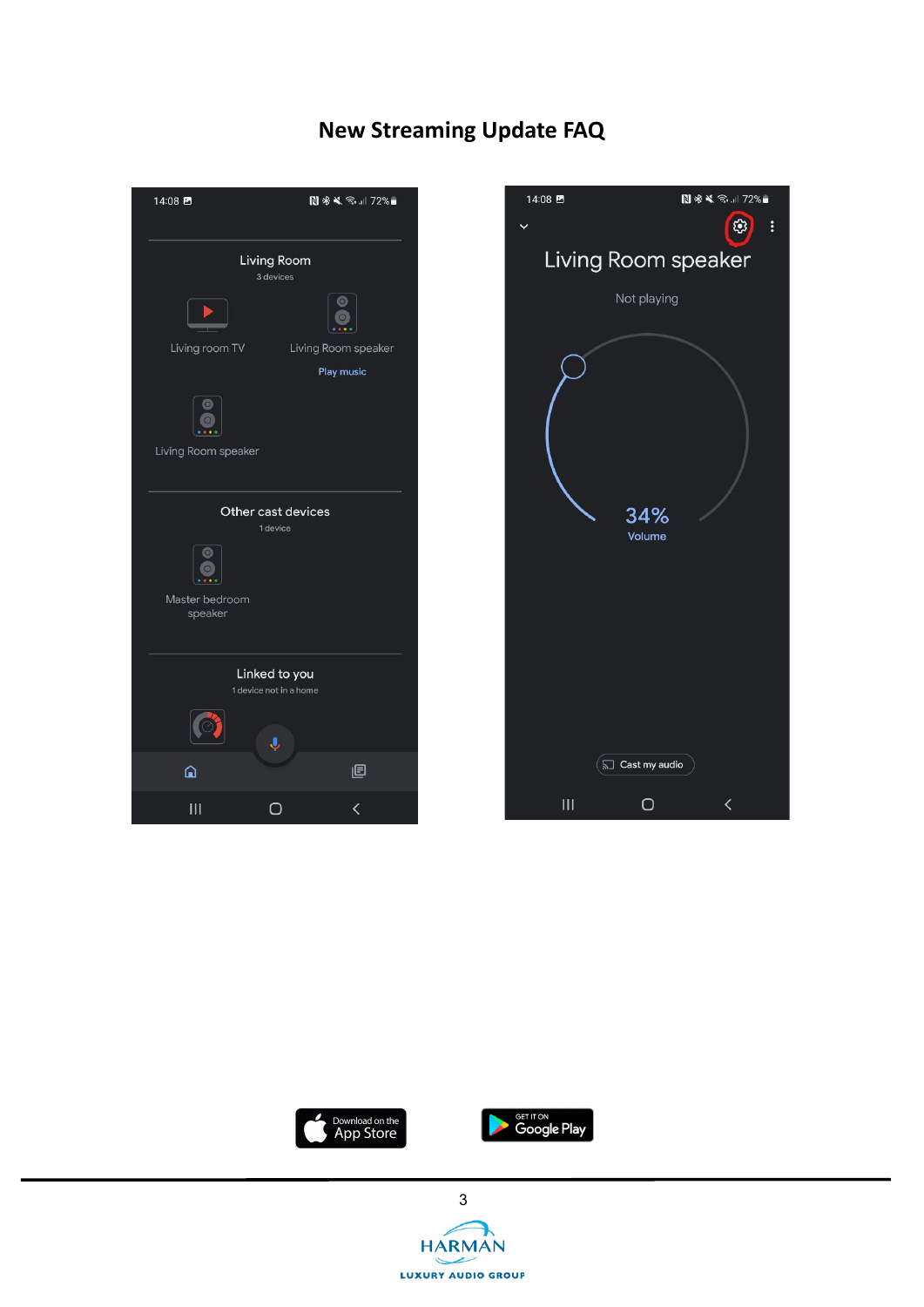

## **My AVR HOST software is the same as the version on the website. Do I still need to update?**

Our AVRs, the SA30 and SA750 contain two distinct pieces of software, the HOST and the NET. It is quite likely that your HOST software version will match that on our website but the NET is likely to be different. When comparing the HOST and NET software installed on your product to those on our website, if only one of the two match then you will need to update.